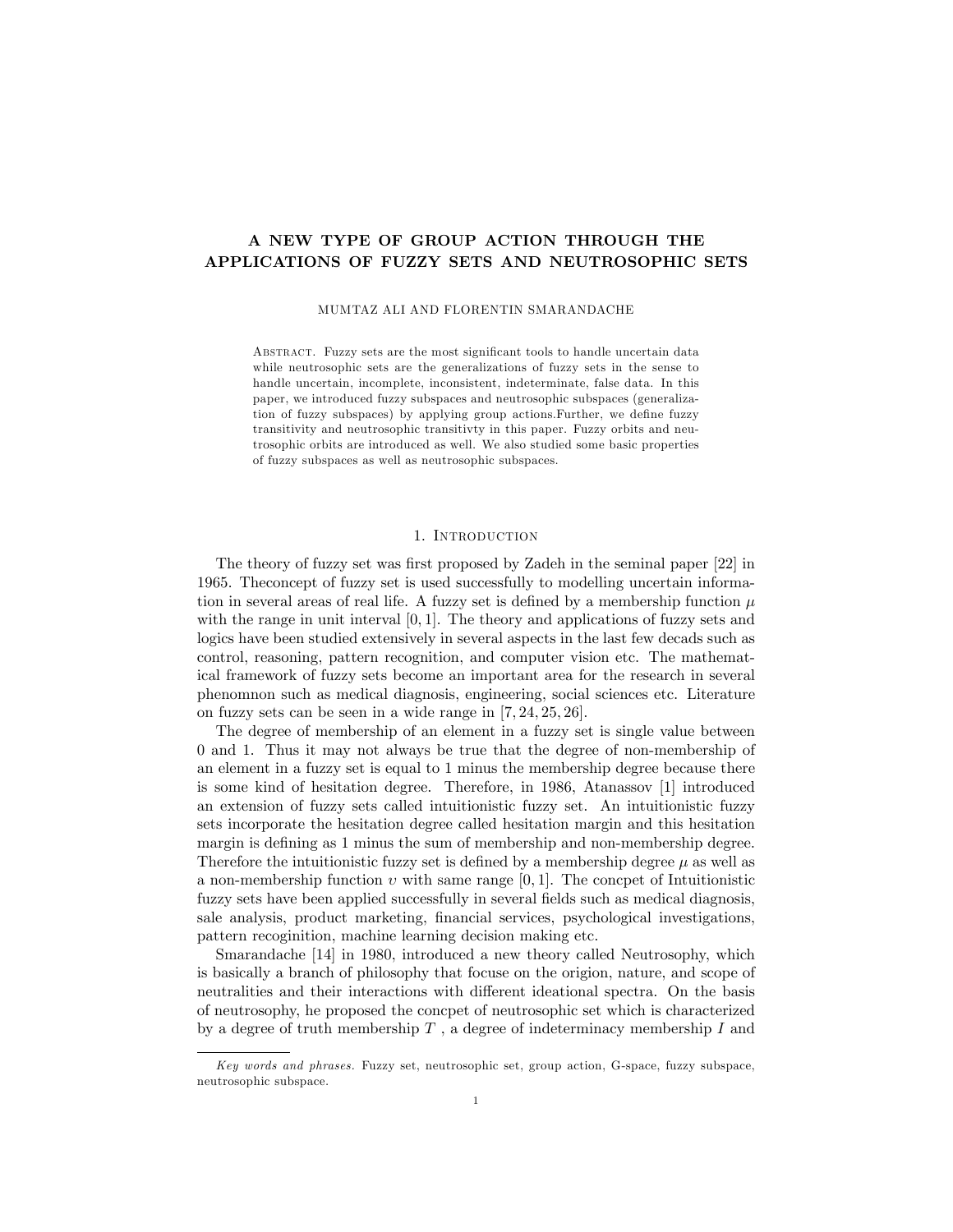a degree falsehood membership  $F$ . A neutrosophic set is powerful mathematical tool which generalizes the concept of classical sets, fuzzy sets [22], intuitionistic fuzzy sets [2], interval valued fuzzy sets [15], paraconsistent sets [14], dialetheist sets [14], paradoxist sets [14], and tautological sets [14]. Neutrosophic sets can handle the indeterminate, imprecise and inconsistent information that exists around our daily life. Wang et al. [17] introduced single valued neutrosophic sets in order to use them easily in scientific and engineering areas that gives an extra possibility to represent uncertain, incomplete, imprecise, and inconsistent information. Hanafy *et.al* further studied the correlation coefficient of neutrosophic sets [5, 6]. Ye [18] defined the correlation coefficient for single valued neutrosophic sets. Broumi and Smaradache conducted study on the correlation coefficient of interval neutrosophic set in [2]. Salama et al. [12] focused on neutrosophic sets and netrosophic topological spaces. Some more literature about neutrosophic set is presented in  $[4, 8, 10, 11, 13, 16, 19, 20, 23].$ 

The notions of a G-spaces [3] were introduced as a consequence of an action of a group on an ordinary set under certain relues and conditions. Over the passed history of Mathematics and Algebra, the theory of group action [3] has proven to be an applicable and effective mathematical framework for the study of several types of structures to make connection among them. The applications of group action can be found in different areas of science such as physics, chemistry, biology, computer science, game theory, cryptography etc which has been worked out very well. The abstraction provided by group actions is an important one, because it allows geometrical ideas to be applied to more abstract objects. Several objects and things have found in mathematics which have natural group actions defined on them. Specifically, groups can act on other groups, or even on themselves. Despite this important generalization, the theory of group actions comprise a wide-reaching theorems, such as the orbit stabilizer theorem, which can be used to prove deep results in several other fields.

## 2. Literature Review and Basic Concpets

**Definition 1.** [22] Let X be a space of points and let  $x \in X$ . A fuzzy set A in X is characterized by a membership function  $\mu$  which is defined by a mapping  $\mu: X \to [0, 1]$ . The fuzzy set can be represented as

$$
A = \{ \langle x, \mu(x) \rangle : x \in X \}.
$$

**Definition 2.** [14] Let X be a space of points and let  $x \in X$ . A neutrosophic set  $A$  in  $X$  is characterized by a truth membership

function  $T$ , an indeterminacy membership function  $I$ , and a falsity membership function F. T, I, F are real standard or non-standard subsets of  $]0^-, 1^+]$ , and  $T, I, F: X \to [0^-, 1^+]$ . The neutrosophic set can be represented as

$$
A = \{ \langle x, T(x), I(x), F(x) \rangle : x \in X \}.
$$

There is no restriction on the sum of  $T, I, F$ , so  $0^- \leq T + I + F \leq 3^+$ .

From philosophical point of view, the neutrosophic set takes the value from real standard or non-standard subsets of  $]0^-, 1^+[$ . Thus it is necessary to take the interval  $[0,1]$  instead of  $]0^-,1^+[$  for technical applications. It is difficuilt to apply  $]0^-, 1^+[$  in the real life applications such as engineering and scientific problems.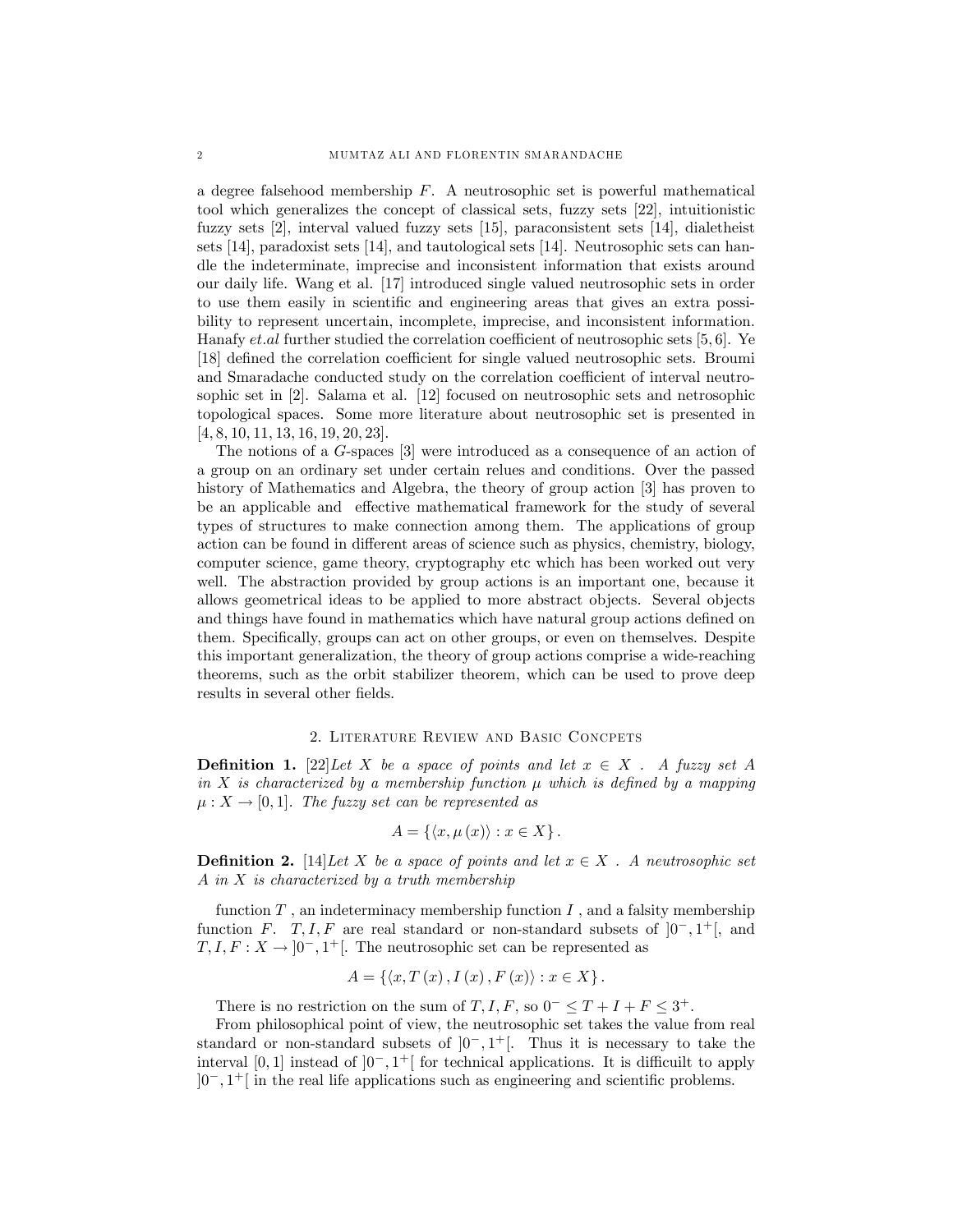**Definition 3.** [3] Let  $\Omega$  be a non empty set and G be a group. Let  $v : \Omega \times G \longrightarrow \Omega$ be a mapping. Then v is called an action of G on  $\Omega$  if for all  $\omega \in \Omega$  and  $g, h \in G$ 

(1)  $v (v (\omega, q), h) = v (\omega, gh)$ 

(2)  $v(\omega, 1) = \omega$ , where 1 is the identity element in G.

Usually we write  $\omega^g$  instead of  $v(\omega, g)$ . Therefore (1) and (2) becomes as

- (1)  $(\omega^g)^h = (\omega)^{gh}$ . For all  $\omega \in \Omega$  and  $g, h \in G$ .
- (2)  $\omega^1 = \omega$ .

A set  $\Omega$  with an action of some group G on it is called a G-space or a G-set. It basically means a triplet  $(\Omega, G, v)$ .

**Definition 4.** [3] Let  $\Omega$  be a G-space and  $\Omega_1 \neq \emptyset$  be a subset of  $\Omega$ . Then  $\Omega_1$  is called a G-subspace of  $\Omega$  if  $\omega^g \in \Omega_1$  for all  $\omega \in \Omega_1$  and  $g \in G$ .

**Definition 5.** [3] Let  $\Omega$  be a G-space. We say that  $\Omega$  is transitive G-space if for any  $\alpha, \beta \in \Omega$ , there exist  $g \in G$  such that  $\alpha^g = \beta$ .

#### 3. Fuzzy Subspace

**Definition 6.** Let  $\Omega$  be a G-space. Let  $\mu : \Omega \to [0,1]$  be a mapping. Then  $\mu$  is called a fuzzy subspace of  $\Omega$  if  $\mu(\omega^g) \ge \mu(\omega)$  and  $\mu(\omega^{g^{-1}}) \le \mu(\omega)$  for all  $\omega \in \Omega$ and  $g \in G$ .

**Example 1.** Let  $\Omega = (\mathbb{Z}_4, +)$  and  $G = \{0,2\} \leq \mathbb{Z}_4$ . Let  $v : \Omega \times G \to \Omega$  be an action of G on  $\Omega$  defined by  $\omega^g = \omega + g$  for all  $\omega \in \Omega$  and  $g \in G$ . Then  $\Omega$  is a G-space. We define  $\mu : \Omega \to [0,1]$  by

$$
\mu(0) = \frac{1}{2}
$$
 and  $\mu(1) = \mu(2) = \mu(3) = 1$ 

Then clearly  $\mu$  is a fuzzy subspace of  $\Omega$ .

**Definition 7.** Let  $\Omega_{\mu}$  be a fuzzy subspace of the G-space  $\Omega$ . Then  $\mu$  is called transitive fuzzy subspace if for any  $\alpha$ ,  $\beta$  from  $\Omega$ , there exist  $g \in G$  such that  $\mu(\alpha^g) =$  $\mu(\beta)$ .

**Example 2.** Let  $\Omega = G = (\mathbb{Z}_4, +)$ . Let  $v : \Omega \times G \to \Omega$  be an action of G on  $\Omega$ defined by  $\omega^g = \omega + g$  for all  $\omega \in \Omega$  and  $g \in G$ . We define  $\mu : \Omega \to [0,1]$  by

$$
\mu(0) = \frac{1}{2}
$$
 and  $\mu(1) = \mu(2) = \mu(3) = 1$ 

Then clearly  $\mu$  is a transitive fuzzy subspace of  $\Omega$ .

**Theorem 1.** If  $\Omega$  is transitive G-space, then  $\mu$  is also transitive fuzzy subspace.

*Proof.* Suppose that  $\Omega$  is transitive G-space. Then for any  $\alpha, \beta \in \Omega$ , there exist  $g \in G$  such that  $\alpha^g = \beta$ . This by taking  $\mu$  on both sides, we get  $\mu(\alpha^g) = \mu(\beta)$  for all  $\alpha, \beta \in \Omega$ . Hence by definition  $\mu$  is a transitive fuzzy subspace of  $\Omega$  $\Box$ 

**Definition 8.** A transitive fuzzy subspace of  $\Omega$  is called fuzzy orbit.

**Example 3.** Consider above Example, clearly  $\mu$  is a fuzzy orbit of  $\Omega$ .

Theorem 2. Every fuzzy orbit is trivially a fuzzy subspace but the converse may not be true.

For converse, see the following Example.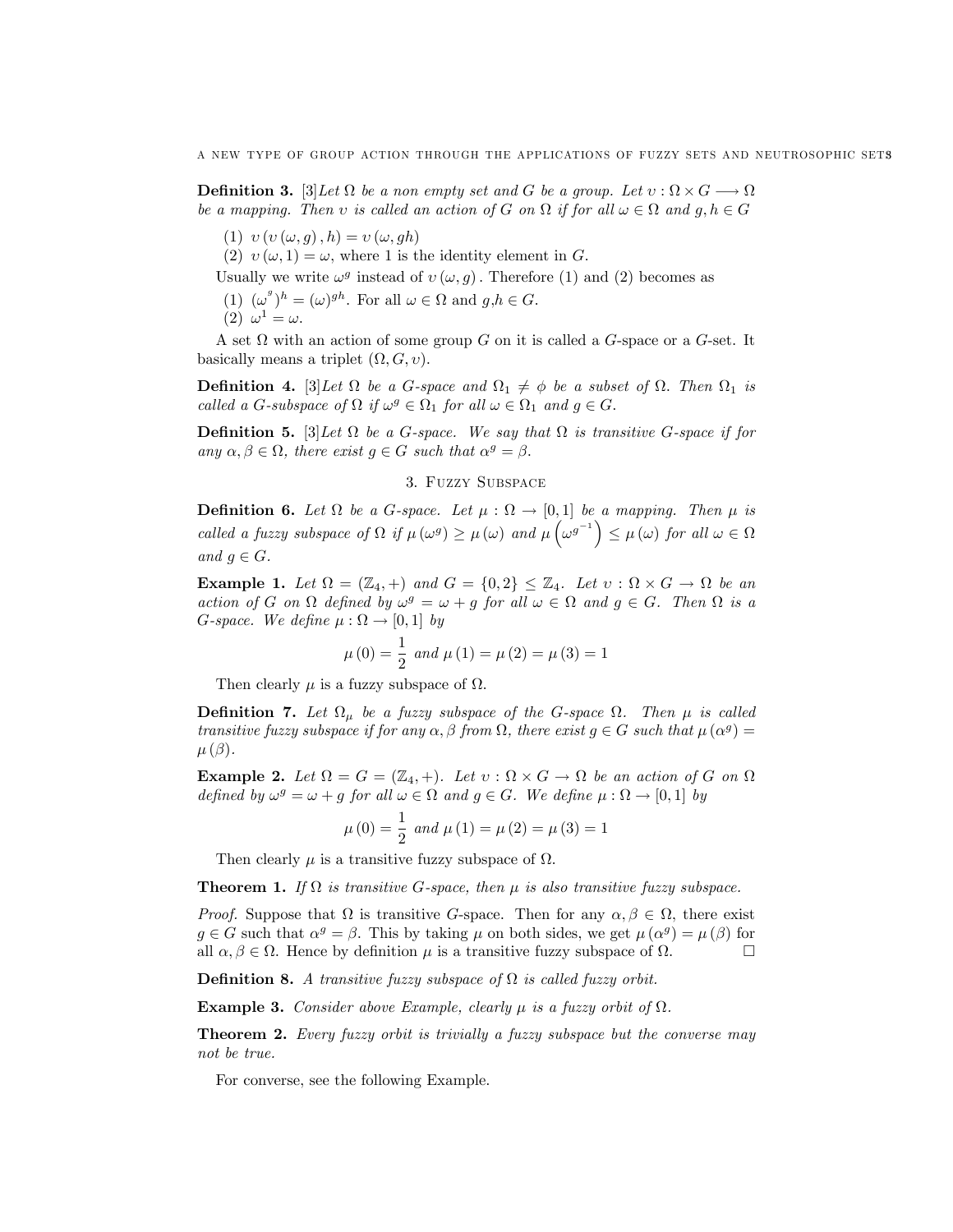**Example 4.** Let  $\Omega = S_3 = \{e, y, x, x^2, xy, x^2y\}$  and  $G = \{e, y\} \leq S_3$ . Let  $v$ .  $\Omega \times G \to \Omega$  be an action of G on  $\Omega$  defined by  $\rho^{\sigma} = \rho \sigma$  for all  $\rho \in \Omega$  and  $\sigma \in G$ . Then clearly  $\Omega$  is a G-space. Let  $\mu : \Omega \to [0,1]$  be defined as  $\mu(e) = \mu(y) = \mu(x) =$  $\mu(x^2) = \mu(xy) = \mu(x^2y) = \frac{2}{5}$ . Thus  $\mu$  is a fuzzy subspace of  $\Omega$  but  $\mu$  is not a transitive fuzzy subspace of  $\Omega$  as  $\mu$  has the following fuzzy orbits:

$$
\mu_1 = \left\{ \mu(e) = \mu(y) = \frac{2}{5} \right\}, \n\mu_2 = \left\{ \mu(x) = \mu(x^2) = \frac{2}{5} \right\}, \n\mu_3 = \left\{ \mu(xy) = \mu(x^2y) = \frac{2}{5} \right\}.
$$

**Definition 9.** Let  $\Omega$  be a G-space and  $\Omega_{\mu}$  be a fuzzy subspace. Let  $\alpha \in \Omega$ . The fuzzy stablizer is denoted by  $G_{\mu(\alpha)}$  and is defined to be  $G_{\mu(\alpha)} = \{g \in G : \mu(\alpha^g) = \mu(\alpha)\}\.$ 

Example 5. Consider the above Example. Then

$$
G_{\mu(e)} = G_{\mu(y)} = G_{\mu(x)} = G_{\mu(x^2)} = G_{\mu(xy)} = G_{\mu(x^2y)} = \{e\}.
$$

**Theorem 3.** If  $G_{\alpha}$  is G-stablizer, then  $G_{\mu(\alpha)}$  is a fuzzy stablizer.

**Theorem 4.** Let  $G_{\mu(\alpha)}$  be a fuzzy stablizer. Then  $G_{\mu(\alpha)} \leq G_{\alpha}$ .

**Remark 1.** Let  $G_{\mu(\alpha)}$  be a fuzzy stablizer. Then  $G_{\mu(\alpha)} \leq G$ .

## 4. Neutrosophic Subspace

**Definition 10.** Let  $\Omega$  be a G-space. Let  $A : \Omega \to [0,1]^3$  be a mapping. Then A is called a neutrosophic subspace of  $\Omega$  if The following conditions are hold.

(1) 
$$
T(\omega^g) \ge T(\omega)
$$
 and  $T(\omega^{g^{-1}}) \le T(\omega)$ ,  
\n(2)  $I(\omega^g) \le I(\omega)$  and  $I(\omega^{g^{-1}}) \ge I(\omega)$  and  
\n(3)  $F(\omega^g) \le F(\omega)$  and  $F(\omega^{g^{-1}}) \ge F(\omega)$  for all  $\omega \in \Omega$  and  $g \in G$ .

**Example 6.** Let  $\Omega = G = (\mathbb{Z}_4, +)$ . Let  $v : \Omega \times G \to \Omega$  be an action of G on  $\Omega$ which is defined by  $\omega^g = \omega + g$ . Then  $\Omega$  is a G-space under this action of G. Let  $A: \Omega \to [0,1]^3$  be a mapping which is defined by

$$
T(0) = 0.5, T(1) = T(2) = T(3) = 1,
$$

and

$$
I(0) = 0.3 \text{ and } I(1) = I(2) = I(3) = 0.1,
$$

and

$$
F(0) = 0.4
$$
 and  $F(1) = F(2) = F(3) = 0.2$ .

Thus clearly A is a neutrosophic subspace as A satisfies conditions  $(1)$ ,  $(2)$  and (3).

Theorem 5. A neutrosophic subspace is trivially the generalization of fuzzy subspace.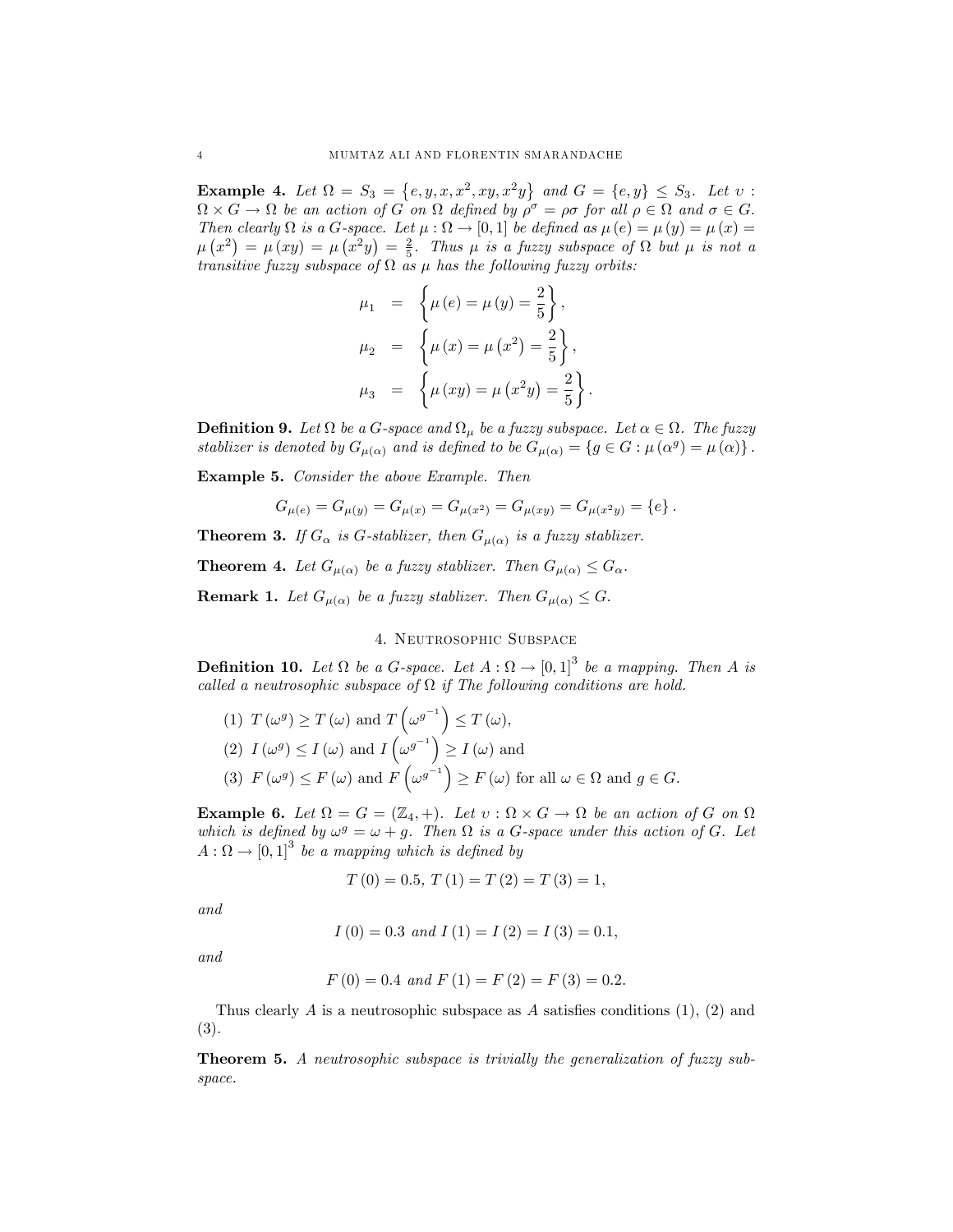**Definition 11.** Let A be a neutrosophic subspace of the G-space  $\Omega$ . Then A is called fuzzy transitive subspace if for any  $\alpha, \beta$  from  $\Omega$ , there exist  $g \in G$  such that

$$
F(\alpha^{g}) = F(\beta),
$$
  
\n
$$
F(\alpha^{g}) = F(\beta),
$$
  
\n
$$
F(\alpha^{g}) = F(\beta).
$$

**Example 7.** Let  $\Omega = G = (\mathbb{Z}_4, +)$ . Let  $v : \Omega \times G \to \Omega$  be an action of G on  $\Omega$ defined by  $\omega^g = \omega + g$  for all  $\omega \in \Omega$  and  $g \in G$ . We define  $A : \Omega \to [0,1]^3$  by

$$
T(0) = \frac{1}{2} and T(1) = T(2) = T(3) = 1,
$$
  
\n
$$
I(0) = \frac{1}{3} and I(1) = I(2) = I(3) = 1,
$$
  
\n
$$
F(0) = \frac{1}{4} and F(1) = F(2) = F(3) = 1.
$$

Then clearly A is a neutrosophic transitive subspace of  $\Omega$ .

**Theorem 6.** If  $\Omega$  is transitive G-space, then A is also neutrosophic transitive subspace.

*Proof.* Suppose that  $\Omega$  is transitive G-space. Then for any  $\alpha, \beta \in \Omega$ , there exist  $g \in G$  such that  $\alpha^g = \beta$ . This by taking T on both sides, we get  $T(\alpha^g) = T(\beta)$ for all  $\alpha, \beta \in \Omega$ . Simialry, we can prove it for the other two components I and F. Hence by definition A is a neutrosophic transitive subspace of  $\Omega$ . . — Первой производите и производите с производите и производите и производите и производите и производите и п<br>В применение и производите и производите производите и производите и производите и производите и применение и<br>

**Definition 12.** A neutrosophic transitive subspace of  $\Omega$  is called neutrosophic orbit.

**Example 8.** Consider above Example 7, clearly A is a neutrosophic orbit of  $\Omega$ .

Theorem 7. All neutrosophic orbits are trivially the generalization of fuzzy orbits.

Theorem 8. Every neutrosophic orbit is trivially a neutrosophic subspace but the converse may not be true.

For converse, see the following Example.

**Example 9.** Let  $\Omega = S_3 = \{e, y, x, x^2, xy, x^2y\}$  and  $G = \{e, y\} \leq S_3$ . Let  $v$ .  $\Omega \times G \to \Omega$  be an action of G on  $\Omega$  defined by  $\rho^{\sigma} = \rho \sigma$  for all  $\rho \in \Omega$  and  $\sigma \in G$ . Then clearly  $\Omega$  is a G-space. Let  $A : \Omega \to [0,1]$  be defined as

$$
T(e) = T(y) = T(x) = T(x^2) = T(xy) = T(x^2y) = \frac{2}{5},
$$
  
\n
$$
I(e) = I(y) = I(x) = I(x^2) = I(xy) = I(x^2y) = \frac{3}{7},
$$
  
\n
$$
F(e) = F(y) = F(x) = F(x^2) = F(xy) = F(x^2y) = \frac{4}{9}.
$$

Thus A is a neutrosophic subspace of  $\Omega$  but A is not a neutrosophic transitive subspace of  $\Omega$  as A has the following neutrosophic orbits:

$$
T_1 = \left\{ \mu(e) = \mu(y) = \frac{2}{5} \right\}, I_1 = \left\{ I(e) = I(y) = \frac{3}{7} \right\}, F_1 = \left\{ F(e) = F(y) = \frac{4}{9} \right\},
$$
  
\n
$$
\mu_2 = \left\{ \mu(x) = \mu(x^2) = \frac{2}{5} \right\}, I_2 = \left\{ I(x) = I(x^2) = \frac{3}{7} \right\}, F_2 = \left\{ F(x) = F(x^2) = \frac{4}{9} \right\},
$$
  
\n
$$
\mu_3 = \left\{ \mu(xy) = \mu(x^2y) = \frac{2}{5} \right\}, I_3 = \left\{ I(xy) = I(x^2y) = \frac{3}{7} \right\}, F_3 = \left\{ F(xy) = F(x^2y) = \frac{4}{9} \right\}
$$

: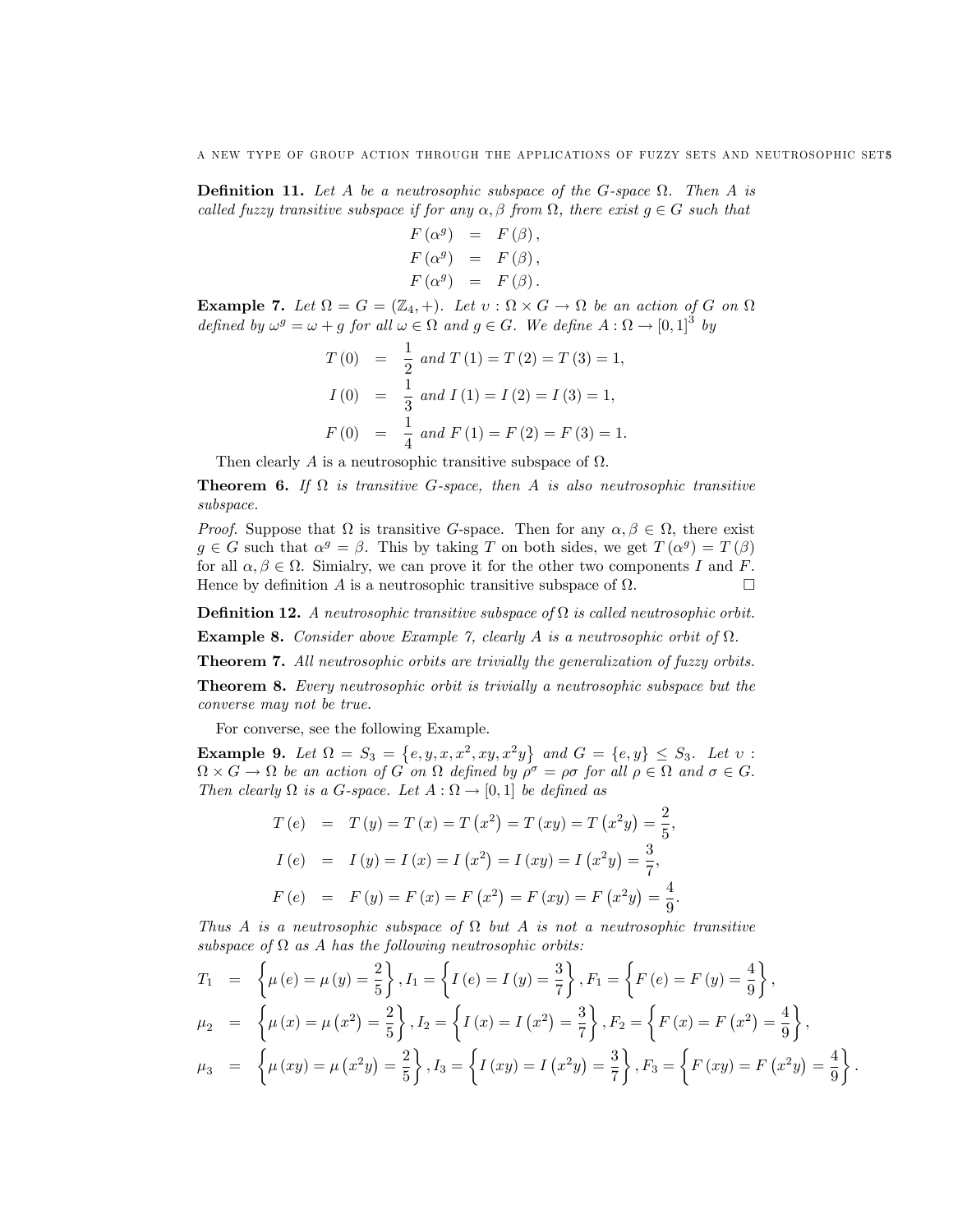**Definition 13.** Let  $\Omega$  be a G-space and A be a neutrosophic subspace. Let  $\alpha \in \Omega$ . The neutrosophic stablizer is denoted by  $G_{A(\alpha)}$  and is defined to be

 $G_{A(\alpha)} = \{ g \in G : T(\alpha^g) = T(\alpha) , I(\alpha^g) = I(\alpha) , F(\alpha^g) = F(\alpha) \}.$ 

Example 10. Consider the above Example 9. Then

$$
G_{A(e)} = G_{A(y)} = G_{A(x)} = G_{A(x^2)} = G_{A(xy)} = G_{A(x^2y)} = \{e\}.
$$

**Theorem 9.** If  $G_{\alpha}$  is G-stablizer, then  $G_{A(\alpha)}$  is a neutrosophic stablizer.

Theorem 10. Every neutrosophic stablizer is a generalization of fuzzy stablizer.

**Theorem 11.** Let  $G_{A(\alpha)}$  be a neutrosophic stablizer. Then  $G_{A(\alpha)} \leq G_{\alpha}$ .

**Remark 2.** Let  $G_{A(\alpha)}$  be a neutrosophic stablizer. Then  $G_{A(\alpha)} \leq G$ .

### 5. Conclusion

In this paper, we introduced fuzzy subspaces and neutrosophic subspaces (generalization of fuzzy subspaces) by applying group actions. Further, we define fuzzy transitivity and neutrosophic transitivty in this paper. Fuzzy orbits and neutrosophic orbits are introduced as well. We also studied some basic properties of fuzzy subspaces as well as neutrosophic subspaces. In the near future, we are applying these concepts in the field of physics, chemistry and other related fields to find the uncertainty in symmetries.

## **REFERENCES**

- [1] K. T. Atanassov, Intuitionistic Fuzzy Sets. Fuzzy Sets and Systems. 20, (1986) 87-96.
- [2] S. Broumi, F. Smarandache, "Correlation Coefficient of Interval Neutrosophic set", Periodical of Applied Mechanics and Materials, Vol. 436, (2013).
- [3] D. S. Dummit, Richard M. Foote, Abstract Algebra, 3rd Ed., John Viley & Sons Inc (2004).
- $[4]$  Y. Guo & H. D. Cheng "New neutrosophic approach to image segmentation". Pattern Recognition, 42, (2009) 587–595.
- [5] I. M. Hanafy, A.A. Salama, and K. Mahfouz. Correlation of neutrosophic Data, International Refereed Journal of Engineering and Science, 1(2) (2012) 39-43.
- [6] M. Hanafy, A. A. Salama, and K. M. Mahfouz. Correlation Coefficients of Neutrosophic Sets by Centroid Method, International Journal of Probability and Statistics, 2(1) (2013) 9-12.
- [7] D. H. Hong, S.Y. Hwang, A note on the value similarity of fuzzy systems variables, Fuzzy Sets and Systems 66 (3) (1994) 383-386.
- [8] F. G. Lupiañez "On neutrosophic topology", Kybernetes, Vol. 37, No. 6, (2008), 797 800.
- [9] J. M. Mendel, "Fuzzy logic systems for engineering: A tutorial," Proc. IEEE, vol. 83, (1995)  $345 - 377.$
- [10] P. Majumdar and S. K. Samanta. On similarity and entropy of neutrosophic sets. Journal of Intelligent and Fuzzy Systems, 26(3) (2014), 1245-1252.
- [11] A. A. Salama and S.A. Alblowi, "Generalized Neutrosophic Set and Generalized Neutrousophic Topological Spaces ", Journal computer Sci. Engineering, Vol. 2, No. 7, (2012) 29-32.
- [12] A. A. Salama and S.A. Alblowi, Neutrosophic set and Neutrosophic Topological Space, ISORJ. Mathematics, Vol. 3, Issue 4, (2012) 31-35.
- [13] A. A. Salama, H. A. El-Ghareeb, A. M. Manie, and F. Smarandache, Introduction to Develop Some Software Programs for Dealing with Neutrosophic Sets, Neutrosophic Sets and Systems, Vol. 3, (2014), 53-54.
- [14] F. Smarandache, A unifying field in logics. neutrosophy: Neutrosophic probability, set and logic, American Research Press, Rehoboth, 1999.
- [15] I. Turksen, Interval valued fuzzy sets based on normal forms, Fuzzy Sets and Systems 20, (1986) 191-210.
- [16] H. Wang, F. Smarandache, Y.Q. Zhang, and R. Sunderraman. Interval neutrosophic sets and logic: Theory and applications in computing, Hexis, Phoenix, AZ, 2005.